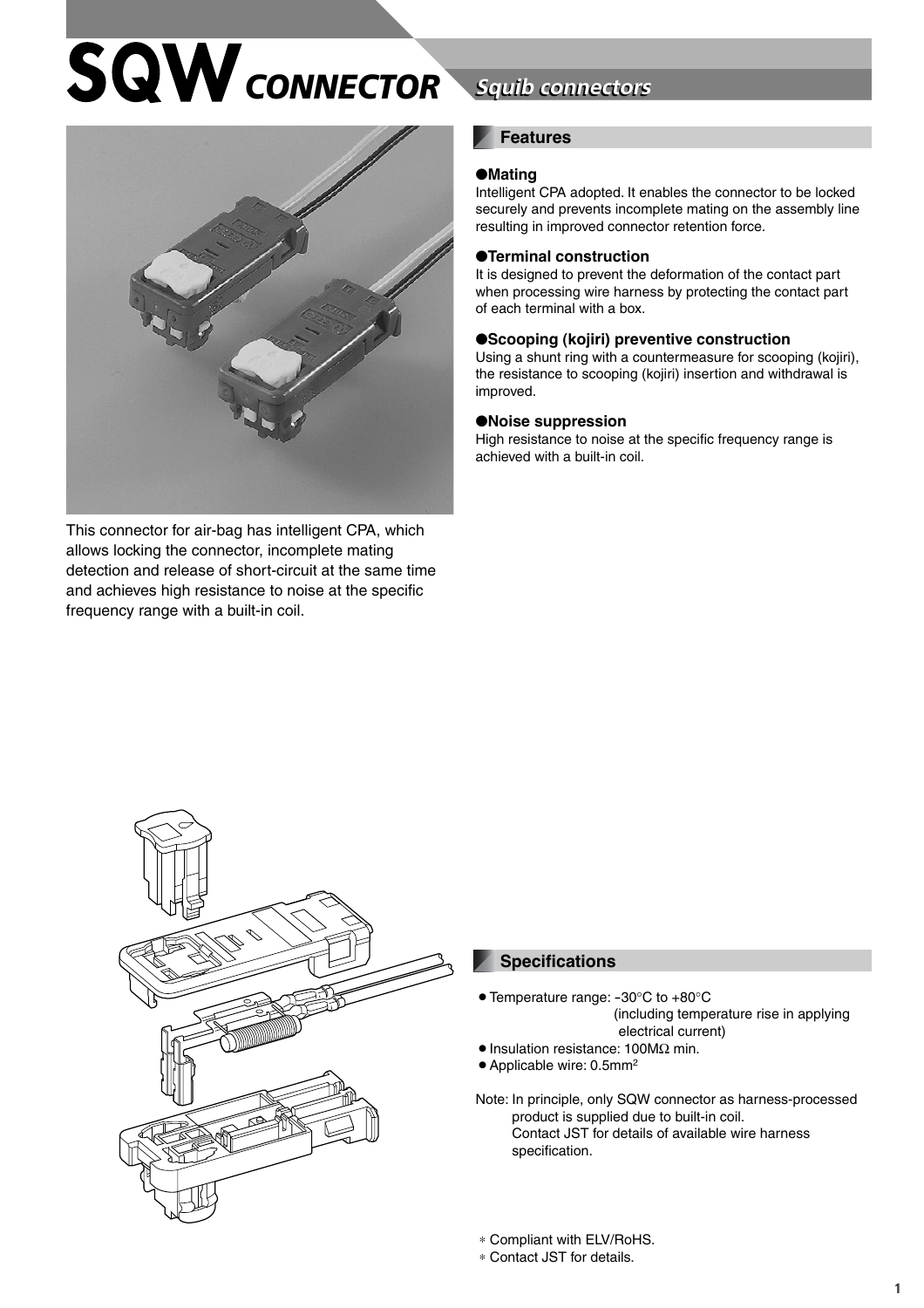# **SQW** *CONNECTOR*

## **Female terminal**



|                            | Applicable wire range           |                         |           |
|----------------------------|---------------------------------|-------------------------|-----------|
| Model No.                  | Conductor<br>(mm <sup>2</sup> ) | Insulation O.D.<br>(mm) | Q'ty/reel |
| SSQW-A03GI-P-P             | 0.5                             | 1.6                     | 5.000     |
|                            |                                 |                         |           |
|                            |                                 |                         |           |
| <b>Material and Finish</b> |                                 |                         |           |
|                            |                                 |                         |           |

Copper alloy, nickel-undercoated, Contact area; gold-plated

## **Female housing**



### **Cover housing**



| <b>Circuits</b> | Model No.            | $Q'$ ty/box | Color  |
|-----------------|----------------------|-------------|--------|
| 2               | SQWR-02H-1A-LP       | 500         | Purple |
|                 | <b>SQWR-02H-1B-M</b> | 500         | Green  |
|                 | <b>SQWR-02H-1C-D</b> | 500         | Orange |
|                 |                      |             |        |
| Material        |                      |             |        |

PBT

| <b>Circuits</b> | Model No.            | $Q'$ ty/box | Color  |
|-----------------|----------------------|-------------|--------|
|                 | SQWL-02H-1-LPB       | 500         | Purple |
| 2               | <b>SQWL-02H-1-MA</b> | 500         | Green  |
|                 | SQWL-02H-1-D         | 500         | Orange |
| Material        |                      |             |        |
|                 |                      |             |        |
| PBT             |                      |             |        |